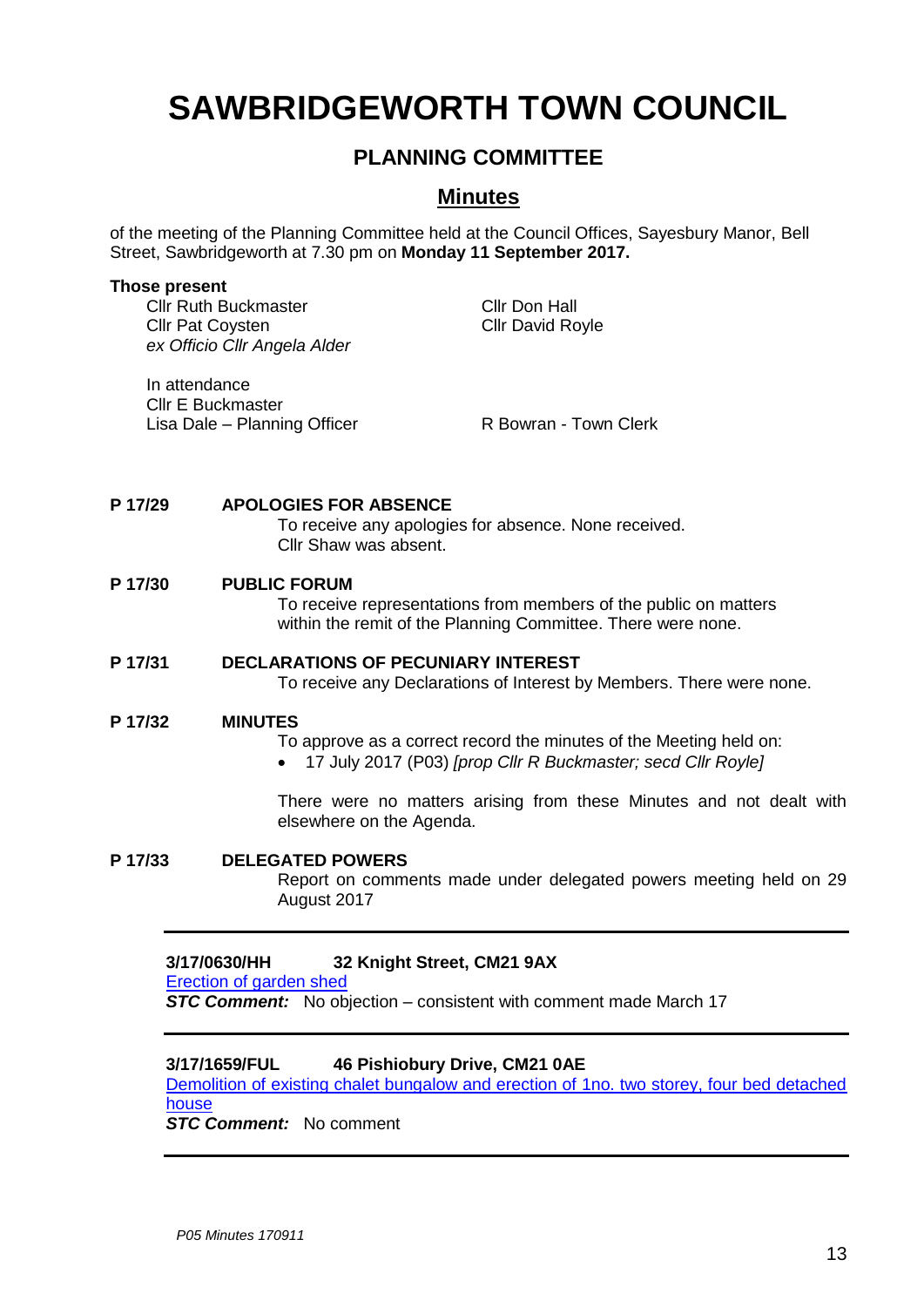## **3/17/1669/ADV 4 Forelands Place, CM21 9QD**

Non illuminated fascia sign board – on the wall by the side of business entrance and non [illuminated hanging sign displayed on the existing bracket](https://publicaccess.eastherts.gov.uk/online-applications/applicationDetails.do?activeTab=summary&keyVal=OT4E5QGLHPC00) *STC Comment:* No comment

#### **3/17/1675/HH 8 London Road, CM21 9EJ**

[New outbuilding to join to the existing garage](https://publicaccess.eastherts.gov.uk/online-applications/applicationDetails.do?activeTab=summary&keyVal=OT83IOGLHPU00) *STC Comment:* No comment

## **3/17/1764/LBC Spellbrook Farm, London Road, CM23 4AX**

[Minor amendments to internal layout, first floor access, dormers & rooflights to previously](https://publicaccess.eastherts.gov.uk/online-applications/applicationDetails.do?activeTab=summary&keyVal=OTORJCGLHUH00)  [approved Listed Building ref 3/07/2126/LB](https://publicaccess.eastherts.gov.uk/online-applications/applicationDetails.do?activeTab=summary&keyVal=OTORJCGLHUH00)

**STC Comment:** No objection. Changes were not significant, no objection to original application

## **3/17/0916/FUL Dorringtons Limited, Station Road**

[Alterations to car park to create 12 additional parking bays and space for the parking of](https://publicaccess.eastherts.gov.uk/online-applications/applicationDetails.do?activeTab=summary&keyVal=OOCSE3GLGFA00)  [cycles and motorcycles](https://publicaccess.eastherts.gov.uk/online-applications/applicationDetails.do?activeTab=summary&keyVal=OOCSE3GLGFA00)

**Applicant:** Dorringtons Limited **STC Comment:** No objection

## **3/17/1519/FUL Fairswell, 25 Vantorts Road, CM21 9NA**

[Demolition of existing dwelling and erection of 3no. dwellings with associated car parking](https://publicaccess.eastherts.gov.uk/online-applications/applicationDetails.do?activeTab=summary&keyVal=OSAV24GL00X00)  [and landscaping](https://publicaccess.eastherts.gov.uk/online-applications/applicationDetails.do?activeTab=summary&keyVal=OSAV24GL00X00)

#### **Applicant:** Mr D Needham

**STC Comment:** Although there is no objection in principle to the demolition of the existing dwelling, the proposal to erect 3no, four bedroom dwellings with the potential for additional accommodation at the second floor level is overdevelopment of the site. The proposed design does not sit comfortably with the existing street scene and a revision with two dwellings and compatible roof design would be more acceptable. The proposal for extending a footpath across the front of the site does not create a safe environment for pedestrians due to the configuration of the road junction

#### **3/17/1752/FUL 32 Bullfields, CM21 9DD**

[Demolition of existing dwelling and construction of 4no. dwellings with associated parking](https://publicaccess.eastherts.gov.uk/online-applications/applicationDetails.do?activeTab=summary&keyVal=OTMWXGGLHTO00)  and access – [amended scheme](https://publicaccess.eastherts.gov.uk/online-applications/applicationDetails.do?activeTab=summary&keyVal=OTMWXGGLHTO00)

**Applicant:** Mr T and A Jack **STC Comment:** No objection

#### **3/17/1760/HH 21 Pishiobury Drive, CM21 0AD**

[Retention of rear roof terrace, raising flank balustrade up to 1.7m with obscured glazing](https://publicaccess.eastherts.gov.uk/online-applications/applicationDetails.do?activeTab=summary&keyVal=OTOR1SGL00X00)  [and new doors out on to the terrace](https://publicaccess.eastherts.gov.uk/online-applications/applicationDetails.do?activeTab=summary&keyVal=OTOR1SGL00X00) **Applicant:** Mr D Lawless **STC Comment:** No objection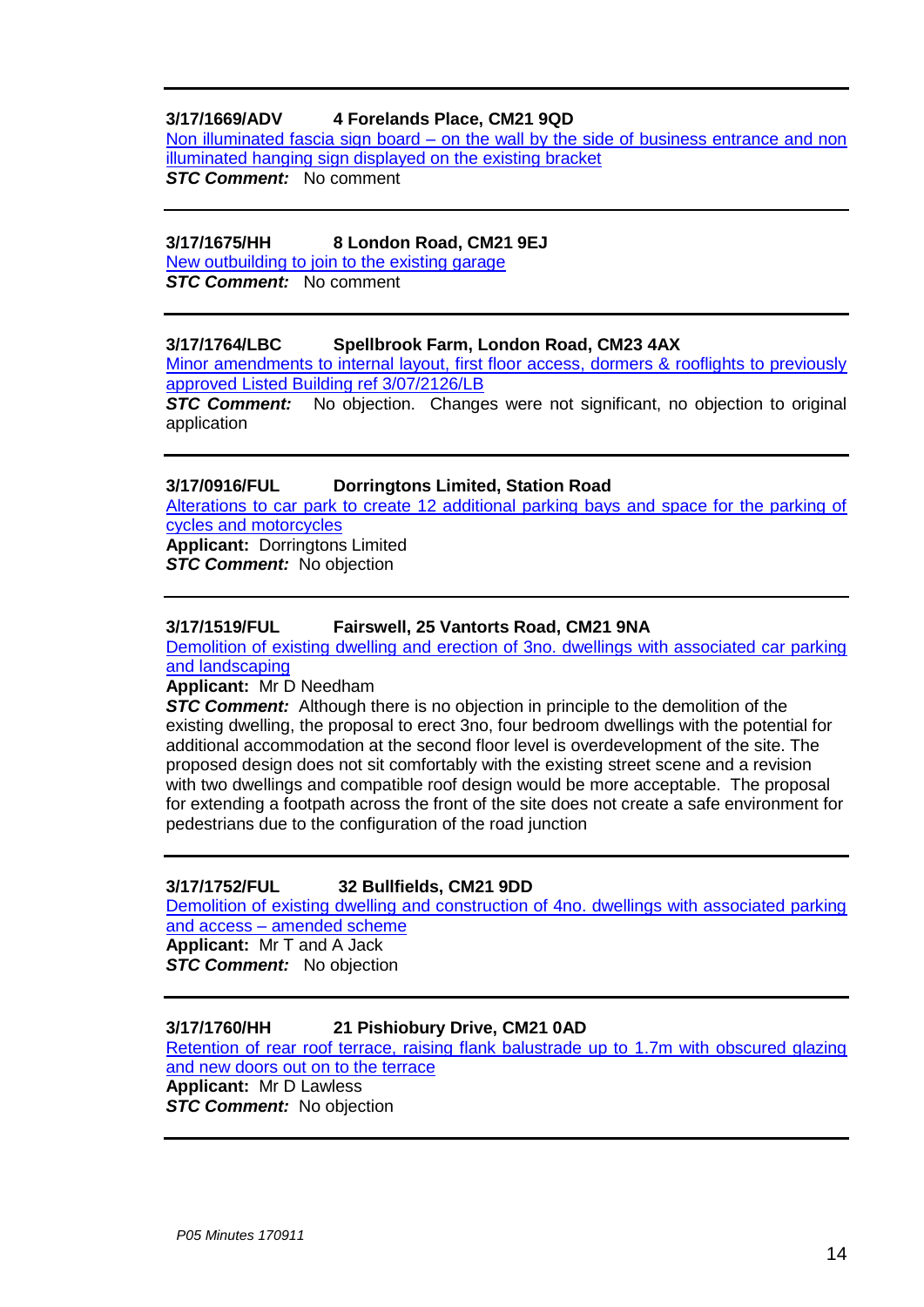# **3/17/1777/FUL 11, 13 & 15 London Road, CM21 9EH**

[Two storey rear extensions and creation of window on flank elevation](https://publicaccess.eastherts.gov.uk/online-applications/applicationDetails.do?activeTab=summary&keyVal=OTQM7BGLHV200) **Applicant:** Swayprime Ltd **STC Comment:** No objection

## **3/17/1778/FUL 11, 13 & 15 London Road, CM21 9EH**

[Crossover and driveway](https://publicaccess.eastherts.gov.uk/online-applications/applicationDetails.do?activeTab=summary&keyVal=OTQM7NGLHV400) **Applicant:** Swayprime Ltd *STC Comment:* No objection

## **3/17/1820/FUL 24 Pishiobury Drive, CM21 0AE**

[Demolition of existing dwelling and erection of 2no. detached dwellings –](https://publicaccess.eastherts.gov.uk/online-applications/applicationDetails.do?activeTab=summary&keyVal=OU06OAGLHXI00) amended [application](https://publicaccess.eastherts.gov.uk/online-applications/applicationDetails.do?activeTab=summary&keyVal=OU06OAGLHXI00)

**\_\_\_\_\_\_\_\_\_\_\_\_\_\_\_\_\_\_\_\_\_\_\_\_\_\_\_\_\_\_\_\_\_\_\_\_\_\_\_\_\_\_\_\_\_\_\_\_\_\_\_\_\_\_\_\_\_\_\_\_\_\_\_\_\_**

**\_\_\_\_\_\_\_\_\_\_\_\_\_\_\_\_\_\_\_\_\_\_\_\_\_\_\_\_\_\_\_\_\_\_\_\_\_\_\_\_\_\_\_\_\_\_\_\_\_\_\_\_\_\_\_\_\_\_\_\_\_\_\_\_\_**

**Applicant:** Mr Stuart Mortimer

**STC Comment:** Objection. Proposal design does not seem compatible with the surrounding area and appears to be contrary to Policy ENV1 of the Local Plan 2007

## **P 17/34 PLANNING APPLICATIONS RECEIVED FROM EHDC**

To consider Planning Applications received from EHDC since the last meeting of the Planning Committee

## **3/17/1897/FUL Pishiobury House, Pishiobury Drive, CM21 0AF**

[Alterations to car parking, erection of railings and gates and construction of new](https://publicaccess.eastherts.gov.uk/online-applications/applicationDetails.do?activeTab=summary&keyVal=OUH5QTGLI2E00)  [refuse/recycling storage enclosure](https://publicaccess.eastherts.gov.uk/online-applications/applicationDetails.do?activeTab=summary&keyVal=OUH5QTGLI2E00) **Applicant:** M and D Developments

*STC Comment:* No objection

## **3/17/1929/HH Rose Cottage, 32A Vantorts Road, CM21 9NB**

[Two storey rear extension to domestic property including a mansard roof to match the](https://publicaccess.eastherts.gov.uk/online-applications/applicationDetails.do?activeTab=summary&keyVal=OURNJJGLI4N00)  [existing building](https://publicaccess.eastherts.gov.uk/online-applications/applicationDetails.do?activeTab=summary&keyVal=OURNJJGLI4N00)

**Applicant:** Mr Jim Rex

**STC Comment:** Objection. The proposal by reason of an additional extension represents an overdevelopment of the site.

## **3/17/1937/HH 8 Redricks Lane, CM21 0RL**

[Single storey rear extensions and conversion of garage forming an extension to the](https://publicaccess.eastherts.gov.uk/online-applications/applicationDetails.do?activeTab=summary&keyVal=OUTI8KGLI5A00)  [master bedroom and provision of access route to rear garden](https://publicaccess.eastherts.gov.uk/online-applications/applicationDetails.do?activeTab=summary&keyVal=OUTI8KGLI5A00)

**Applicant:** Mr P Thompson **STC Comment:** No objection

#### **3/17/1938/ADV &**

## **3/17/1940/LBC 38 Bell Street, CM21 9AN**

[Installation of replacement signs to include: 1x Fascia Sign, 1 x externally illuminated](https://publicaccess.eastherts.gov.uk/online-applications/applicationDetails.do?activeTab=summary&keyVal=OUTTAGGLI5H00)  [hanging sign, 2 x chalkboards, 1 x amenity board and 3 x led lights](https://publicaccess.eastherts.gov.uk/online-applications/applicationDetails.do?activeTab=summary&keyVal=OUTTAGGLI5H00)

## **Applicant:** Mr Millar

**STC Comment:** No objection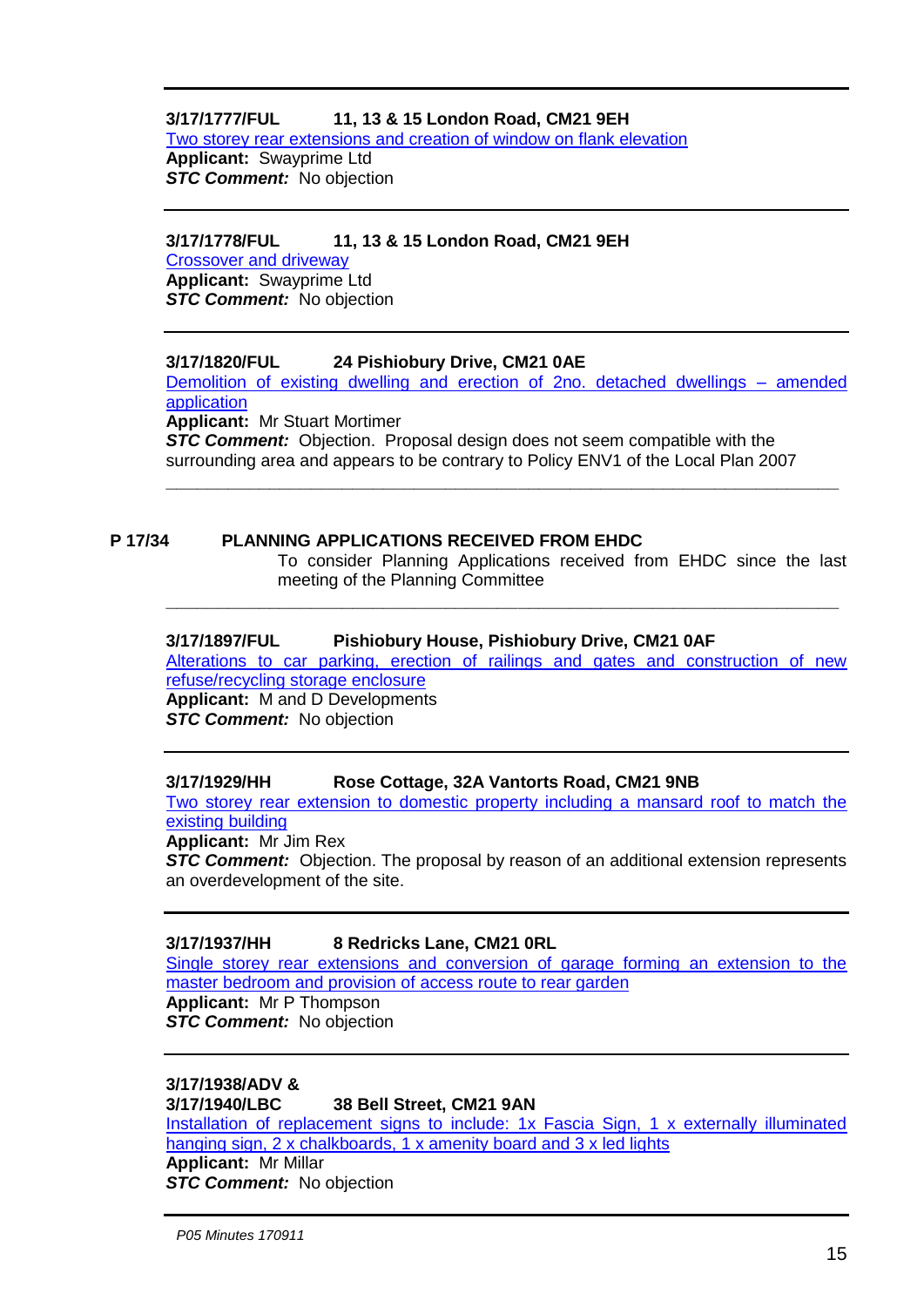## **3/17/1968/HH 10 Bullfields, CM21 9DB** [Proposed first floor extension and single storey side extension](https://publicaccess.eastherts.gov.uk/online-applications/applicationDetails.do?activeTab=summary&keyVal=OV140RGL00X00) **Applicant:** Mr M Lacy **STC Comment:** No objection

#### **P 17/35 LATE PLANNING APPLICATIONS**

To deal with Planning Applications received from EHDC following the Publication of this Agenda and received before 8 September 2017

**\_\_\_\_\_\_\_\_\_\_\_\_\_\_\_\_\_\_\_\_\_\_\_\_\_\_\_\_\_\_\_\_\_\_\_\_\_\_\_\_\_\_\_\_\_\_\_\_\_\_\_\_\_\_\_\_\_\_\_\_\_\_\_\_\_**

**\_\_\_\_\_\_\_\_\_\_\_\_\_\_\_\_\_\_\_\_\_\_\_\_\_\_\_\_\_\_\_\_\_\_\_\_\_\_\_\_\_\_\_\_\_\_\_\_\_\_\_\_\_\_\_\_\_\_\_\_\_\_\_\_\_**

#### **3/17/1988/HH 10 Station Road, CM21 9AZ**

[Retrospective application foir replacement of rear windows and doors](https://publicaccess.eastherts.gov.uk/online-applications/applicationDetails.do?activeTab=summary&keyVal=O0ZIA3GLI8Z00) **Applicant: Mr Paul Wilson** *STC Comment:* No objection

#### **P 17/36 PLANNING DECISIONS MADE BY EHDC**

To receive Planning Decisions from EHDC

#### **3/16/0088/FUL 25 Bell Street, CM21 9AR**

[Single storey rear extension, re-rendering of front and side elevations](https://publicaccess.eastherts.gov.uk/online-applications/applicationDetails.do?activeTab=summary&keyVal=O0ZIA3GLI8Z00) **Applicant: Ms Sue Welfare** *STC Comment:* No objection *EHDC Decision:* Granted

#### **3/17/0857/FUL 2 West Road, CM21 OBJ**

[Construction of 2 no. 2-storey semi-detached dwellings with associated access from West](https://publicaccess.eastherts.gov.uk/online-applications/applicationDetails.do?activeTab=summary&keyVal=OO1DCBGLGCI00)  [Road, parking, garden amenity space and associated development](https://publicaccess.eastherts.gov.uk/online-applications/applicationDetails.do?activeTab=summary&keyVal=OO1DCBGLGCI00)

**Applicant: Mr Stephen Grayston** *STC Comment:* No objection *EHDC Decision:* Granted

#### **3/17/0130/FUL 32 Bullfields, CM21 9DD**

[Demolition of existing and construction of 4 dwellings with associated parking and access](https://publicaccess.eastherts.gov.uk/online-applications/applicationDetails.do?activeTab=summary&keyVal=OK1028GLMYG00) **Applicant: Mr T and A Jack** *STC Comment:* No objection. *EHDC Decision:* Granted

#### **3/17/1031/FUL 5 Bluebell Walk, CM21 0JQ**

[Conversion of existing detached annexe building to form 1 no. new dwelling with](https://publicaccess.eastherts.gov.uk/online-applications/applicationDetails.do?activeTab=summary&keyVal=OP89RXGLGMO00)  [associated parking and garden amenity space utilising a previously approved access](https://publicaccess.eastherts.gov.uk/online-applications/applicationDetails.do?activeTab=summary&keyVal=OP89RXGLGMO00) **Applicant: Mr Stephen Grayston** *STC Comment:* Objection *EHDC Decision:* Granted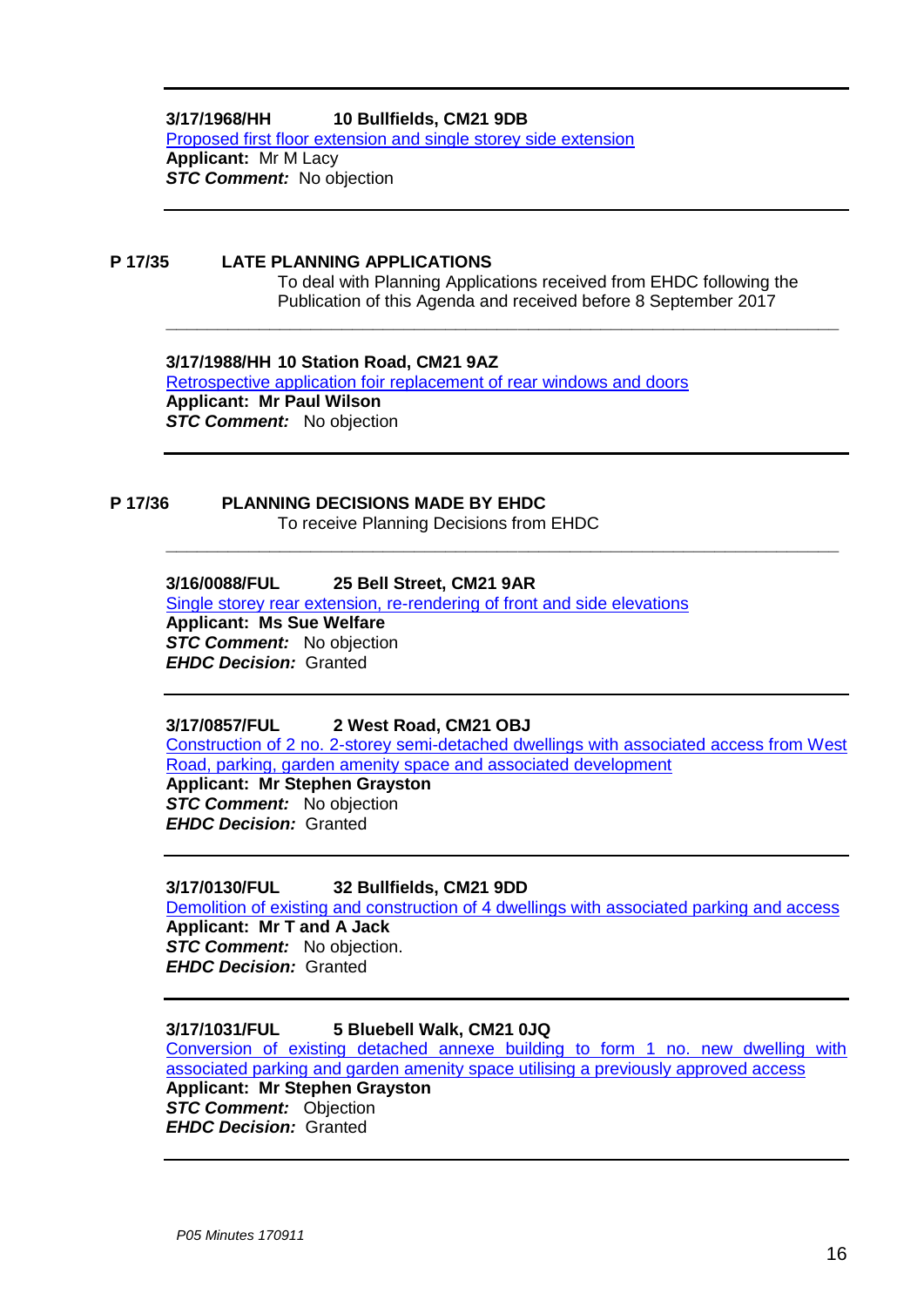## **3/17/1038/HH 130 West Road, CM21 0BW**

[Removal of common hedge and erection of new timber framed pitched roof double garage](https://publicaccess.eastherts.gov.uk/online-applications/applicationDetails.do?activeTab=summary&keyVal=OPBMXEGL00X00)  [and boot room](https://publicaccess.eastherts.gov.uk/online-applications/applicationDetails.do?activeTab=summary&keyVal=OPBMXEGL00X00)

**Applicant: Mr K Willsdon** *STC Comment:* No objection *EHDC Decision:* Granted

#### **3/17/1143/FUL The White Lion, London Road, CM21 9EN**

[Single storey extension for accessible WC. External works to](https://publicaccess.eastherts.gov.uk/online-applications/applicationDetails.do?activeTab=summary&keyVal=OQ01QLGLGTG00) include demolition of [garden wall, replace with sleepers, timber planters and bench seating. Remove beds and](https://publicaccess.eastherts.gov.uk/online-applications/applicationDetails.do?activeTab=summary&keyVal=OQ01QLGLGTG00)  [replace with stepped platform to rear garden entrance](https://publicaccess.eastherts.gov.uk/online-applications/applicationDetails.do?activeTab=summary&keyVal=OQ01QLGLGTG00) **Applicant: Greene King Pub Company** *STC Comment:* No objection *EHDC Decision:* Granted

#### **3/17/1144/LBC The White Lion, London Road, CM21 9EN**

[Single storey extension for accessible WC. External works to include demolition of](https://publicaccess.eastherts.gov.uk/online-applications/applicationDetails.do?activeTab=summary&keyVal=OQ01R0GLGTH00)  [garden wall, replace with sleepers, timber planters and bench seating. Remove beds and](https://publicaccess.eastherts.gov.uk/online-applications/applicationDetails.do?activeTab=summary&keyVal=OQ01R0GLGTH00)  [replace with stepped platform to rear garden entrance. Internal works to include](https://publicaccess.eastherts.gov.uk/online-applications/applicationDetails.do?activeTab=summary&keyVal=OQ01R0GLGTH00)  [demolition of fireplace, screens, raised floor and upper backfitting to bar. New fixed](https://publicaccess.eastherts.gov.uk/online-applications/applicationDetails.do?activeTab=summary&keyVal=OQ01R0GLGTH00)  [seating, flooring, backfitting, bar top and screens. Refurbish existing WCs. New lighting](https://publicaccess.eastherts.gov.uk/online-applications/applicationDetails.do?activeTab=summary&keyVal=OQ01R0GLGTH00)  [and decorations throughout.](https://publicaccess.eastherts.gov.uk/online-applications/applicationDetails.do?activeTab=summary&keyVal=OQ01R0GLGTH00)

**Applicant: Greene King Pub Company** *STC Comment:* No objection *EHDC Decision:* Granted

#### **3/17/1260/ADV The White Lion, London Road, CM21 9EN**

Installation of 1x illuminated hanging sign 2x sets of illuminated individual letters, 1x illuminated menu case, 1x illuminated amenity board, 1x non illuminated car park sign. 5x [replacement floodlights and 1x lantern to the exterior of the building](https://publicaccess.eastherts.gov.uk/online-applications/applicationDetails.do?activeTab=summary&keyVal=OQRIPSGLH1200)

**Applicant: Greene King Pub Company** *STC Comment:* No objection *EHDC Decision:* Granted

#### **3/17/1261/LBC The White Lion, London Road, CM21 9EN**

[Installation of 1x illuminated hanging sign 2x sets of illuminated individual letters, 1x](https://publicaccess.eastherts.gov.uk/online-applications/applicationDetails.do?activeTab=summary&keyVal=OQRIQ2GLH1400)  illuminated menu case, 1x illuminated amenity board, 1x non illuminated car park sign. 5x [replacement floodlights and 1x lantern to the exterior of the building](https://publicaccess.eastherts.gov.uk/online-applications/applicationDetails.do?activeTab=summary&keyVal=OQRIQ2GLH1400) **Applicant: Greene King Pub Company** *STC Comment:* No objection *EHDC Decision:* Granted

#### **3/17/1283/HH 7 Rowney Wood, CM21 0HR**

[Existing Sun Room Roof to be converted from a flat roof to a Pitched Roof, conversion of](https://publicaccess.eastherts.gov.uk/online-applications/applicationDetails.do?activeTab=summary&keyVal=OQTOKZGLH2300)  [garage to living space, alterations to front elevation including new dwarf gable over front](https://publicaccess.eastherts.gov.uk/online-applications/applicationDetails.do?activeTab=summary&keyVal=OQTOKZGLH2300)  [door and rendering and enlarged rear first floor window](https://publicaccess.eastherts.gov.uk/online-applications/applicationDetails.do?activeTab=summary&keyVal=OQTOKZGLH2300)

**Applicant: Mrs Richard Pett** *STC Comment:* No objection *EHDC Decision:* Granted

*P05 Minutes 170911*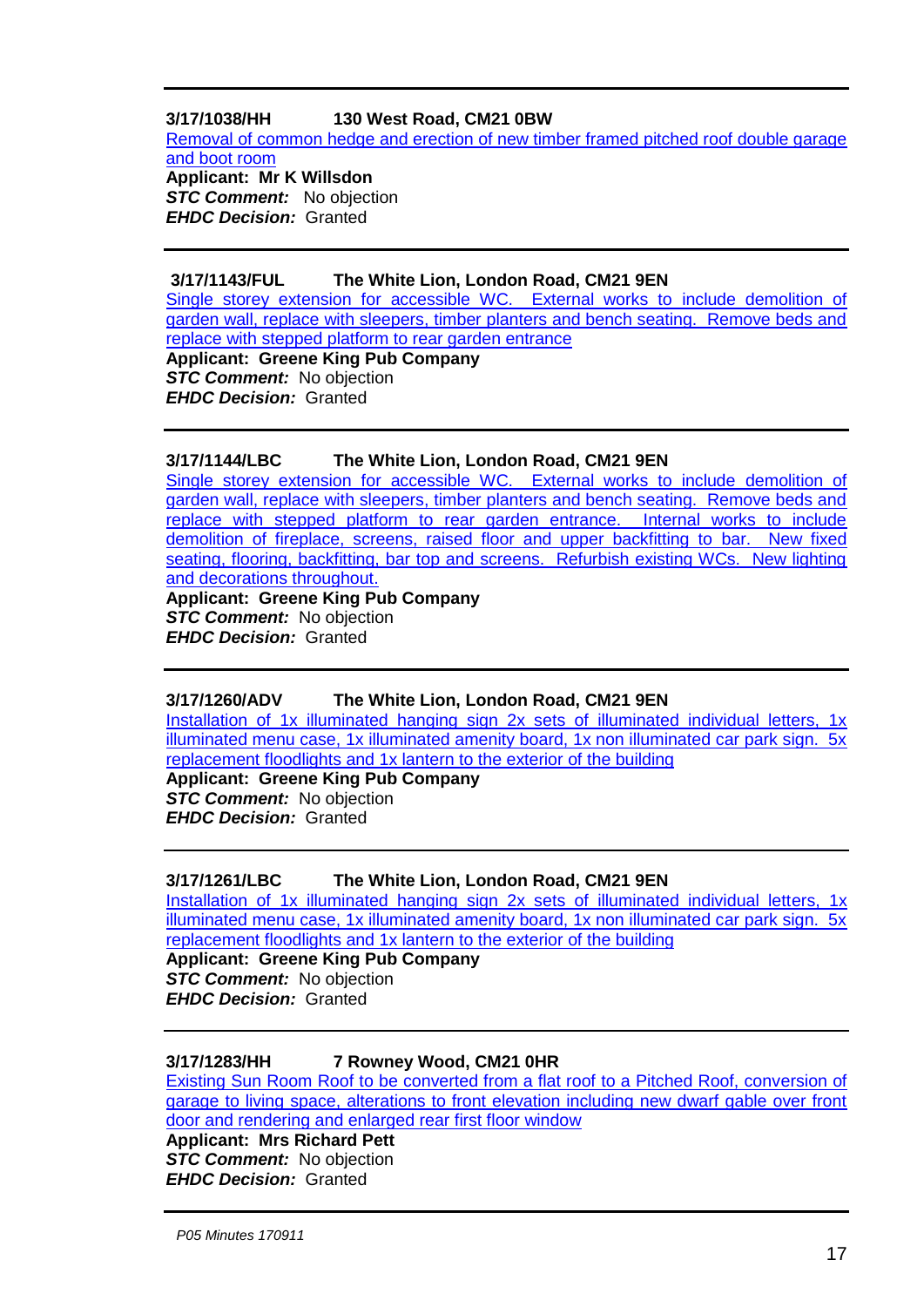#### **3/17/1287/HH 39 Forebury Avenue, CM21 9BG**

[Single storey rear extension, first floor rear extension, two storey side extension, roof](https://publicaccess.eastherts.gov.uk/online-applications/applicationDetails.do?activeTab=summary&keyVal=OQV7YMGLH2900)  [alterations and first floor flank window](https://publicaccess.eastherts.gov.uk/online-applications/applicationDetails.do?activeTab=summary&keyVal=OQV7YMGLH2900) **Applicant: Miss Ramsay** *STC Comment:* No objection *EHDC Decision:* Granted

#### **3/17/1296/HH 17 Pishiobury Drive, CM21 0AD**

[Proposed pitched roof over garage, revising the window arrangement, proposed single](https://publicaccess.eastherts.gov.uk/online-applications/applicationDetails.do?activeTab=summary&keyVal=OQYM79GLH2Y00)  [storey rear extension](https://publicaccess.eastherts.gov.uk/online-applications/applicationDetails.do?activeTab=summary&keyVal=OQYM79GLH2Y00)

**Applicant: Mr K Arnold** *STC Comment:* No objection *EHDC Decision:* Granted

#### **3/17/1304/LBC 40A Bell Street, CM21 9AN**

[Installation 2no. velux roof windows](https://publicaccess.eastherts.gov.uk/online-applications/applicationDetails.do?activeTab=summary&keyVal=OR2M7IGL00X00) **Applicant: Mr S Pritchard STC Comment:** No objection *EHDC Decision:* Granted

#### **3/17/1305/HH 13 Wychford Drive, CM21 0HA**

[Part garage conversion to habitable room, alterations to fenestration and the erection of](https://publicaccess.eastherts.gov.uk/online-applications/applicationDetails.do?activeTab=summary&keyVal=OR2MBFGL00X00)  [weatherboarding to front elevation](https://publicaccess.eastherts.gov.uk/online-applications/applicationDetails.do?activeTab=summary&keyVal=OR2MBFGL00X00)

**Applicant: Mr T Abbs** *STC Comment:* No objection *EHDC Decision:* Permitted development

#### **3/17/1322/HH &**

**3/17/1323/LBC Starlings, 89 London Road, CM21 9JJ**

[Erection of two-storey rear extension of an oak frame garden room with glazed link and](https://publicaccess.eastherts.gov.uk/online-applications/applicationDetails.do?activeTab=summary&keyVal=OR4SGJGLH4G00)  [new utility room](https://publicaccess.eastherts.gov.uk/online-applications/applicationDetails.do?activeTab=summary&keyVal=OR4SGJGLH4G00)

**Applicant: Mrs Verity Lancaster-Buck**

*STC Comment:* No objection

*EHDC Decision:* Refused. "The proposed extension, by reason of its size, scale and design, would appear over dominant and unsympathetic in relation to the architectural character and setting of this Listed Building. It would thereby be contrary to ENV5 and ENV6 of the East Herts Local Plan Second Review (2007), and national planning policy guidance set out in section 12 of the National Planning Policy Framework"

#### **3/17/1357/HH The Old Manse, Fair Green, CM21 9AG**

[Demolition and replacement of timber outbuilding and new pergola to rear of garden](https://publicaccess.eastherts.gov.uk/online-applications/applicationDetails.do?activeTab=summary&keyVal=ORACFLGLH6M00) **Applicant: Mr Ashley Grisdale** *STC Comment:* No objection *EHDC Decision:* Granted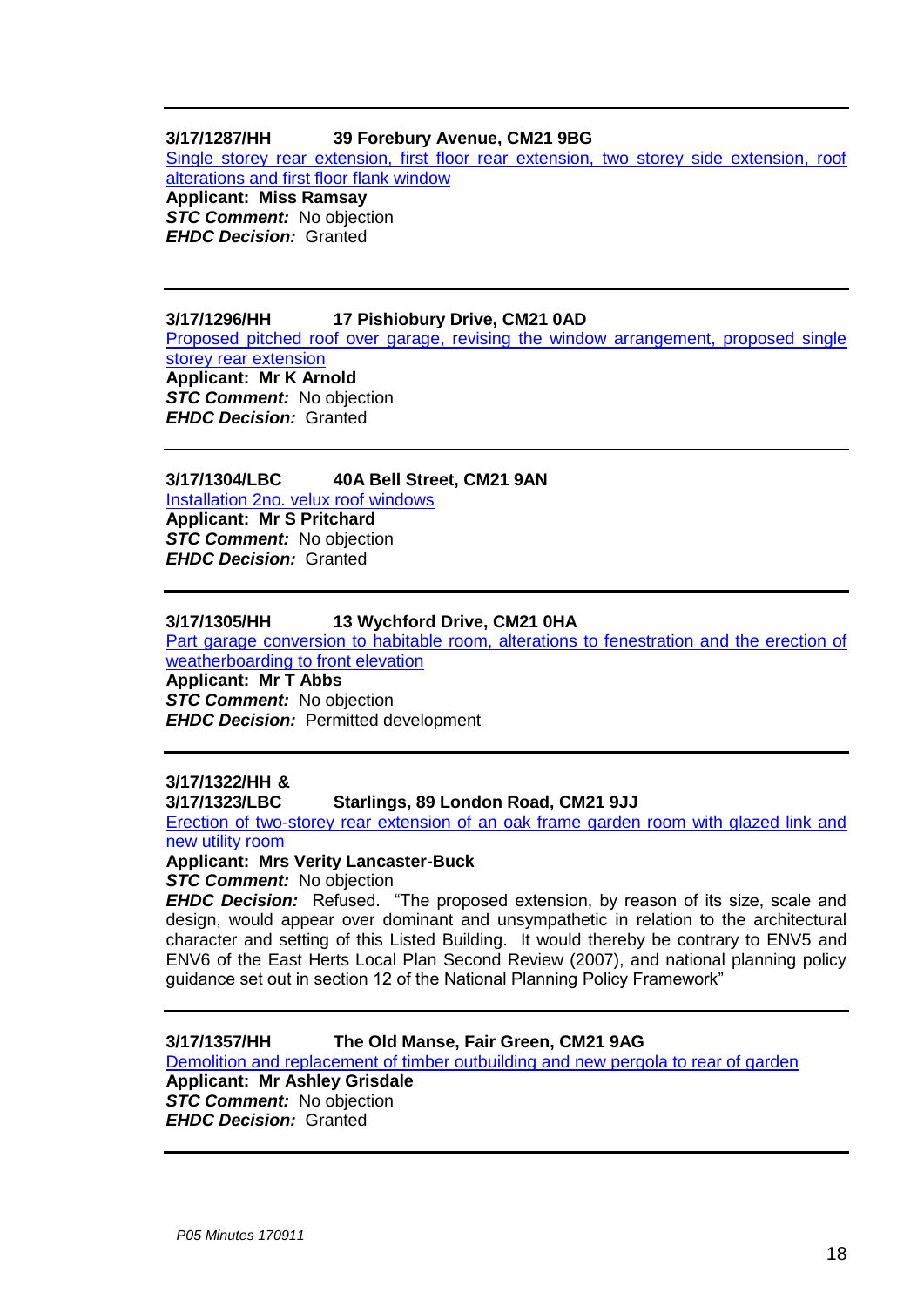## **3/17/1365/FUL 19 Bell Street, CM21 9AR**

[Demolition of outbuilding. Erection of single storey and one and a half](https://publicaccess.eastherts.gov.uk/online-applications/applicationDetails.do?activeTab=summary&keyVal=ORFLCBGLH7F00) storey extensions

**Applicant: Mr Bertie Napier** *STC Comment:* No objection *EHDC Decision:* Granted

## **3/17/1406/HH 92 White Post Field, CM21 0BY**

[Replace conservatory roof with a solid tiled roof and extend walls to join new roof](https://publicaccess.eastherts.gov.uk/online-applications/applicationDetails.do?activeTab=summary&keyVal=ORMZZ7GLH9Y00) **Applicant: Mrs Callie Dennis** *STC Comment:* No objection *EHDC Decision:* Granted

## **3/17/1432/HH Rushmead, London Road, Spellbrook, CM23 4AU**

[Retrospective application for single storey rear extension](https://publicaccess.eastherts.gov.uk/online-applications/applicationDetails.do?activeTab=summary&keyVal=ORUEMKGLHBG00)

**Applicant: Mr K Chauhan**

*STC Comment:* Objection. This development increases the footprint of the property by a significant amount. It is located in the Metropolitan Green Belt and there are no special circumstances why consent should be granted. It remains contrary to Policies GBC1 and ENV5 of the 2007 Local Adopted Plan *EHDC Decision:* Granted

# **3/17/1447/HH 48 The Crest, CM21 0ES**

[First floor side extension](https://publicaccess.eastherts.gov.uk/online-applications/applicationDetails.do?activeTab=summary&keyVal=ORW5JLGL00X00) **Applicant: Mr & Mrs G Coe** *STC Comment:* No objection *EHDC Decision:* Granted

#### **3/17/1508/FUL 17A Bell Street, CM21 9AR** [Change of use from shop \(A1\) to hot food takeaway \(A5\)](https://publicaccess.eastherts.gov.uk/online-applications/applicationDetails.do?activeTab=summary&keyVal=OS7KHRGL00X00)

**Applicant: Mr W Cunliffe** *STC Comment:* No objection *EHDC Decision:* Granted

#### **3/17/1509/HH 18 Newton Drive, CM21 9HE**

[Single storey rear extension and side/rear extension to garage](https://publicaccess.eastherts.gov.uk/online-applications/applicationDetails.do?activeTab=summary&keyVal=OS7KNOGL00X00) **Applicant: Mr Collins STC Comment:** No objection *EHDC Decision:* Granted

## **3/17/1517/LBC Pishiobury House, Pishiobury Drive**

[Installation of two small opening dormer windows within internal atrium roof](https://publicaccess.eastherts.gov.uk/online-applications/applicationDetails.do?activeTab=summary&keyVal=OSARHKGLHGQ00) **Applicant: M & D Developments** *STC Comment:* No objection *EHDC Decision:* Granted